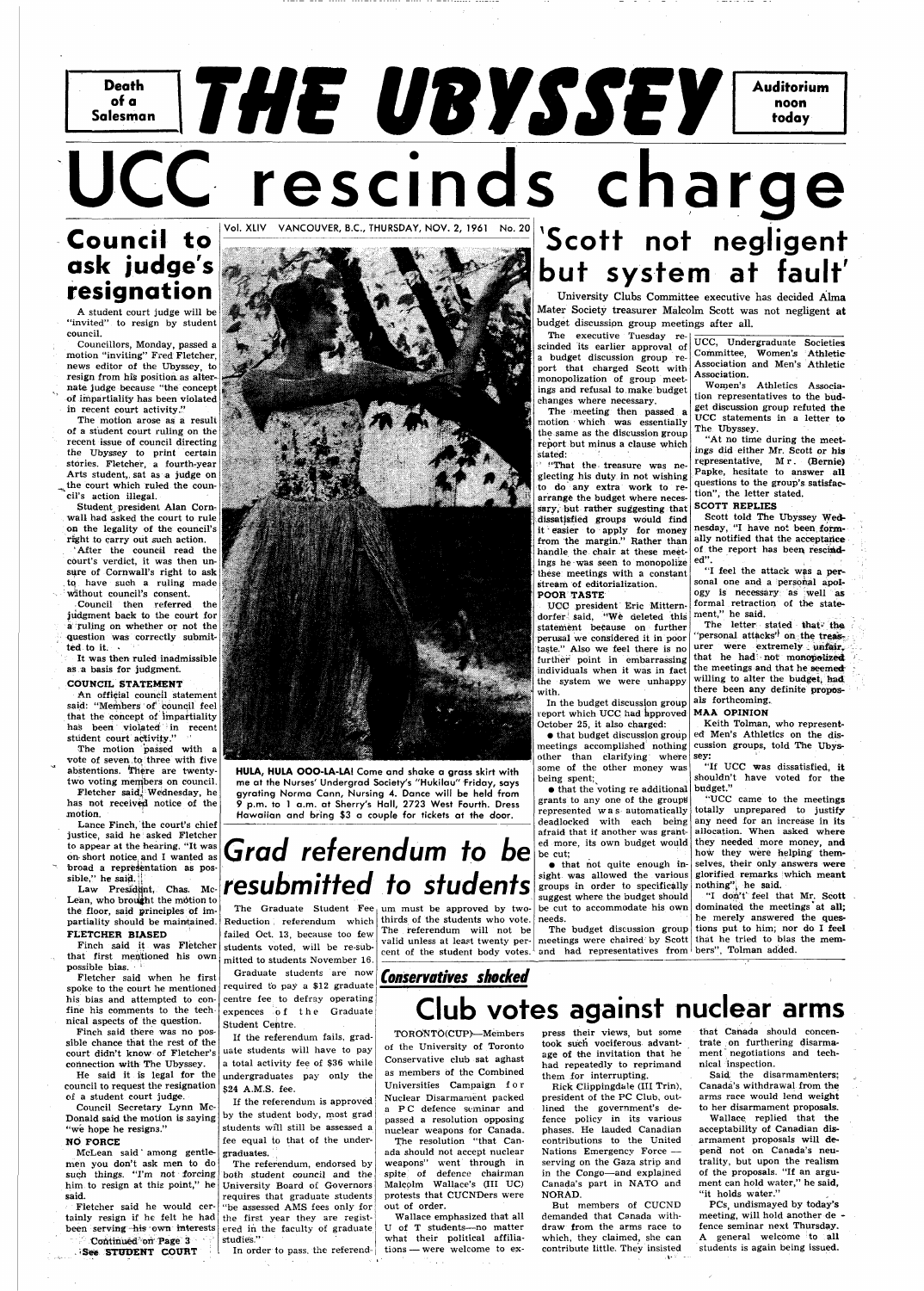the student body, etc., etc."



Authorized as second class mail by the Post Office Department, Ottawa, and for payment of postage in cash.

#### MEMBER CANADIAN UNIVERSITY PRESS

Published three times weekly throughout the University year in<br>Vancouver by the Alma Mater Society, University of B.C. Editorial<br>opinions expressed are those of the Editor of The Ubyssey and not<br>necessarily those of the Al

#### TELEPHONES: CA 4-3242, locals 12 (news desk), 14 (Editor-in-Chief), 6, 15 (business offices).

#### Editor-in-Chief: Roger McAfee

They felt that court judge Fred Fletcher was not operating within the bounds of "judicial impartiality" when he participated in a constitutional interpretation case involving The Ubyssey.

They maintain Fletcher, news editor of The Ubyssey, should have disqualified himself on the grounds he was not capable of handing down an unbiased decision.

|    | . Denis Stanley<br>Managing Editor                         |
|----|------------------------------------------------------------|
| ×. | Associate Editor Ann Pickard                               |
|    | . Fred Fletcher<br>News Editor                             |
|    | City Editor Keith Bradbury                                 |
|    | Bob Hendrickson<br>$CUP$ Editor $\ldots$ $\ldots$ $\ldots$ |
|    | Photography Editor Don Hume                                |
|    | Senior Editor Sharon Rodney                                |
|    | Sports Editor Mike Hunter                                  |
|    | Photography Manager Byron Hender                           |
|    | David Bromige<br>Critics Editor                            |
|    |                                                            |

#### STAFF THIS ISSUE:

We are not going to argue the merits of this specific case. What we are concerned with is the fact that council is asking for the resignation of a member of the judiciary, which, according to our constitution, is the sole AMS constitutional arbiter.

- We are appalled with the method used in handling the "resignation" issue at the council level.

#### Layout this issue: Maureen Covell

REPORTERS: George Railton, Peter Penz, Mike Grenby, Pat Horrobin, Sharon McKinnon, Joy Holding, Richard Simeon.

We feel that this particular case should be handled by the court itself, and not by council. If councillors feel justice has been miscarried they should ask the court to take remedial action.

A dangerous precedent could be set if council removes the judge in question. And it will have to if it wants to get rid of him, for he says he will not resign.

Using this action as a precedent council could, if the student court.ruled contrary to its wishes, replace the entire court with judges more amenable to council will.

Council would then become the all-powerful body that a few of, its members seem to think it now is. These same members are often under the impression that whatever is good enough for them is "damned well good enough for the rest of the campus. After all, aren't we elected representatives of

TECHNICCAL; Bob McDonald, Don Hume.

## Judge's judge

Councillors have asked a student court judge to resign.

The Ubyssey feels that the rights of the individual should be protected. To this end we believe council should not be the final arbiters of our constitution. /

Some councillors feel the motion was one of censure. Haven't we got enough words in the language to say what we mean? If censure was wanted the motion should have been so worded. •

This prize will be given for the most responsive answer to the question of why people risk their lives to escape from Communism and the closest estimate of how many persons have fled Communist countries from 1S45 to the present.

Many a time, after a hard day's work (engineers wouldn't know about this) I have stood on the curb, chewing dust, and spitting out exhaust fumes, my thumb vainly outstretched, as if in the hopes of hooking the bumper of a fast moving van. And to what avail? Cars snarl by, some close enough that I must curl my toes to avoid being run over. Some merely turn their backs and cross to the other lane, while others roar by, spraying mud and dust over that tragic and heroic venturer, so many of whom end up at home with that dreaded disease "thumbia disjointia".

The Ubyssey does not feel this is a motion of censure. We feel it is, in effect, asking for Fletcher's resignation.

When the motion was put on the floor a councillor unsuccessfully requested that it be tabled until Mr. Fletcher could be present. If council is basing their motion on a matter of principle, it should consider another well known principle. A man has a right to appear in his own defence.

The Ubyssey wholeheartedly supports the principal of judicial impartiality, but we feel that council should not intrude into the student court and we deplore the method in which this motion was handled.

**.&&\*.** 



**"JOE, OLD BOY, I THINK YOU'RE CARRYING THIS RADIATION THING A BIT TOO FAR.** 

# Letters to the Editor

*~~i* 

## **\$1,000 prize**

Editor, The Ubyssey. Dear Sir:

Hate is an ineffective weapon, against Communism . Knowledge of the enemy is important.

In order to stimulate . research and study about the universal horror of Communism by ALL people who have lived under it, I am sponsoring a contest with a prize of \$1,000.00.

> I agree with you that " the revolutionary force of Christianity has deteriorated . . ." but it is most unusual (particularly for , those of us who've been called everything but) to hear someone term the SCM "reactionary" or basking in the security of the "status quo". I have been to SCM work camps wher e atheist students enjoyed the "stimulating clash of dialectics" and have participated in National Study Conferences where some of. the arguing was so "open" as to drive away in horror the "traditional'' Chrisian. If we in Hut L-5 have actually given the impression that we are not prepared to invite such discussion, then we accept your criticism and invite your help to correct the situation. You tell us to look at the world outside our hut — I invite you then, as part of that world, to help us face the main issues with which we are commonly concerned, for without your opinions our picture is not clear.

Length is limited to 50 words and replies must reach me by December 5, 1961. Sincerely,

AMBROSE P. SALMINI 12 Park Hill Terrace, Yonkers, N.Y.

#### **Thumbs up**

Editor,

The Ubyssey. Dear Sir:

Through your noble and

broad-minded paper, I would like to bring to the attention of your readers the plight of that down-trodden, dust-ridden figure: the hitchhiker.

To thumb things up, I'd like

contractors.

 $\epsilon$  .  $\epsilon$ 

 $\sim$   $\chi$ 

to say, "Don't thumb your nose at a thumber, for thumday he may be in a position to thumb his at you." .Yours sincerely,

• , JIM. MORRIS Science I.

## **Experts?**

Editor, The Ubyssey. Dear Sir:

Student politics, campu s clubs and debates on promiscuity versus virginity are all good harmless extracurricular activities. However, a new Student Union Building is far too important an issue to be left to well-meaning but misinformed and insensitive committees.

Most of the campus buildings are obvious results of "too many cooks" (Boards, advisors, misguided zealots and hired assassins). The few good buildings are the results of strong individual direction. This direction depends on the skills and is the responsibility of the Architect. The Medical complex is "committee construction." This campus does de-

serve better.

A workable, almost adequate compromised solution will result if student-laymen, decorators and parking lot "experts " are allowed to dictate to an arbitrarily selected architect. Only an architectural competition, judged by competent impartial professionals, can give this University a Student Union Building of which it may be proud.

Many such competitions have successfully been held, the details of which may readily be obtained. The students certainly would set the requirements for the competition. However, a general statement of the site, cost and function is all that is necessary. Leave the planning and the aesthetics to the architect. The result will be worthy!

> Students of 3rd Year School of' Architecture.

**Look out**  Editor, The Ubyssey. Dear Sir:

In reply to Mr. Bruce Richer's letter in the October 31 Ubyssey:

Bravo , Mr. Richer! But where the devil are the rest of your brethren? The SCM has traditionally been known as an "open" movement, and therefore part of our Basis and Aim is for ".. . all students who are willing io test the truth of the conviction that.. . in Jesus Christ are found the supreme revelation of God and the means to the full realization of life." It seems to follow that such a claim cannot be properly tested without such students as yourself. Perhaps if you had looked more closely at ' our program, you would have seen that attempts are being made to begin a study group with atheists and agnostics. All we lack, however, are these very people.

> DAVID G. SMITH SCM Nat'l Student Chairman.